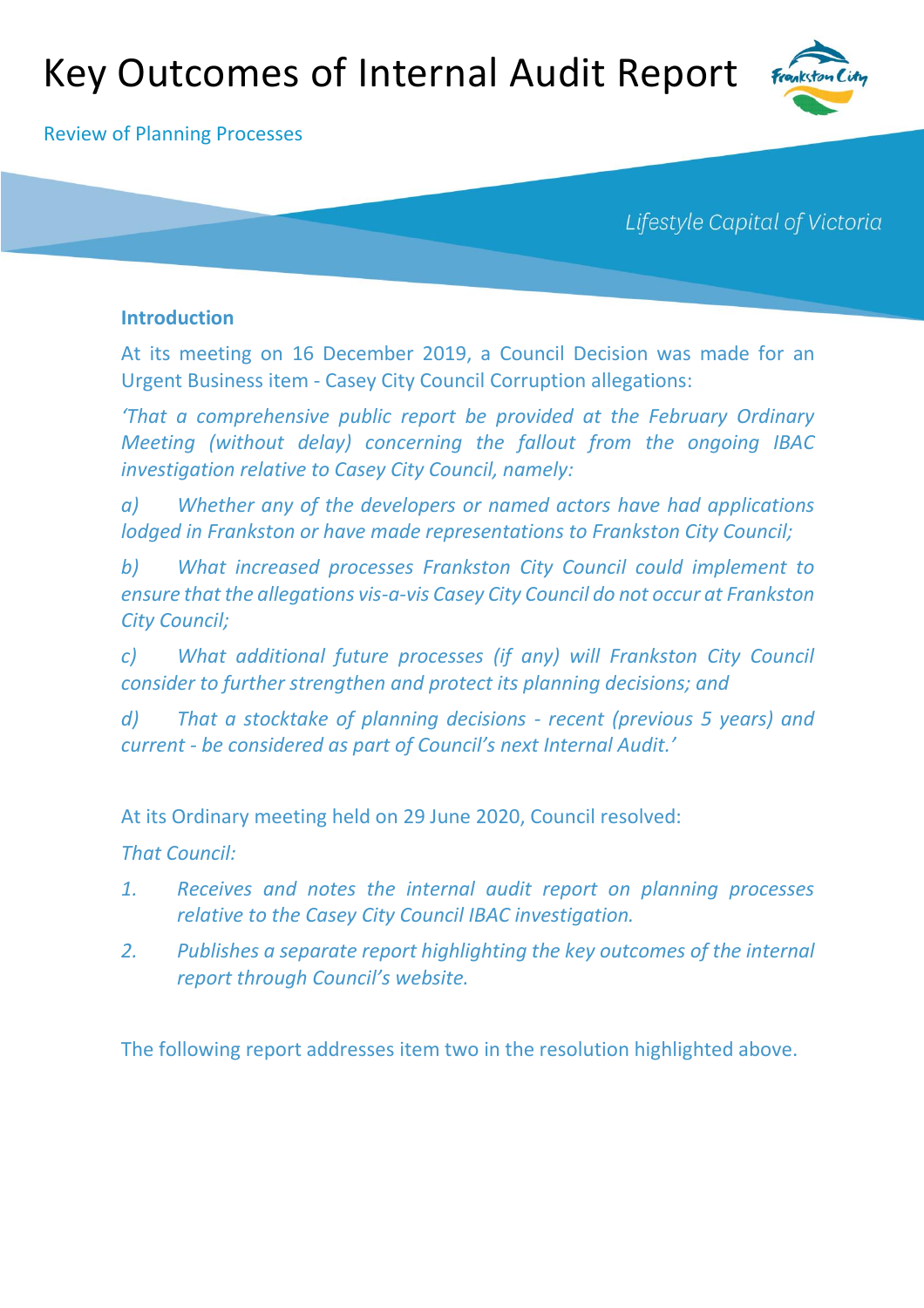The internal audit of the Review of Planning Processes consisted of the following:

- Reviewed the past 7 (seven) year's applications (January 2013 to January 2020) extracted from Council's planning database system 'Pathway', which were submitted by the following entities and/or individuals, to ascertain their compliance with Council policies and procedures and relevant legislations:
	- o John Charles Woodman;
	- o Lorraine Joan Wreford;
	- o Megan Ann Schutz; and
	- o Wolfdene.
- Reviewed Council practices with respect to donations, gifts, pro bono services and hospitality including compliance with these policies by Councillors and Council Officers;
- Reviewed Council's Conflict of Interest policy and procedures including compliance with the policy by Councillors and Council Officers with respect to planning decisions;
- Reviewed Campaign Donation Returns submitted in the last 7 years by the Council candidates;
- Reviewed Lobbyist Register;
- Interviewed Councillors and Council Officers with respect to planning approval processes;
- Conducted a Councillors and Council Staff Survey consisting of questions relating to planning processes and controls, and potential affiliation with John Charles Woodman, Lorraine Joan Wreford, Megan Ann Schutz, Wolfdene and Watsons Pty Ltd.;
- Reviewed the appropriateness of ongoing councillor training to ensure adequate governance and compliance; and
- Identified links to potentially inappropriate activity in the Council, if any, by obtaining the findings/results (verbal or written) of similar reviews conducted by Kingston City Council and Mornington Peninsula Shire Council.

In accordance with delegations there was one planning application referred to Council for approval (22 October 2018), where Councillors had declared that there was no conflict of interest. In addition, based on the Councillor and staff survey conducted as part of the review, no Councillor has any affiliations with the respective entities/individuals.

It was identified that one staff member had an acquaintance with a staff member working at Watsons Pty Ltd and other staff members dealt with the respective entities/individuals as part of their normal duties. However, the staff member did not assess the planning application received from the respective entities/individuals.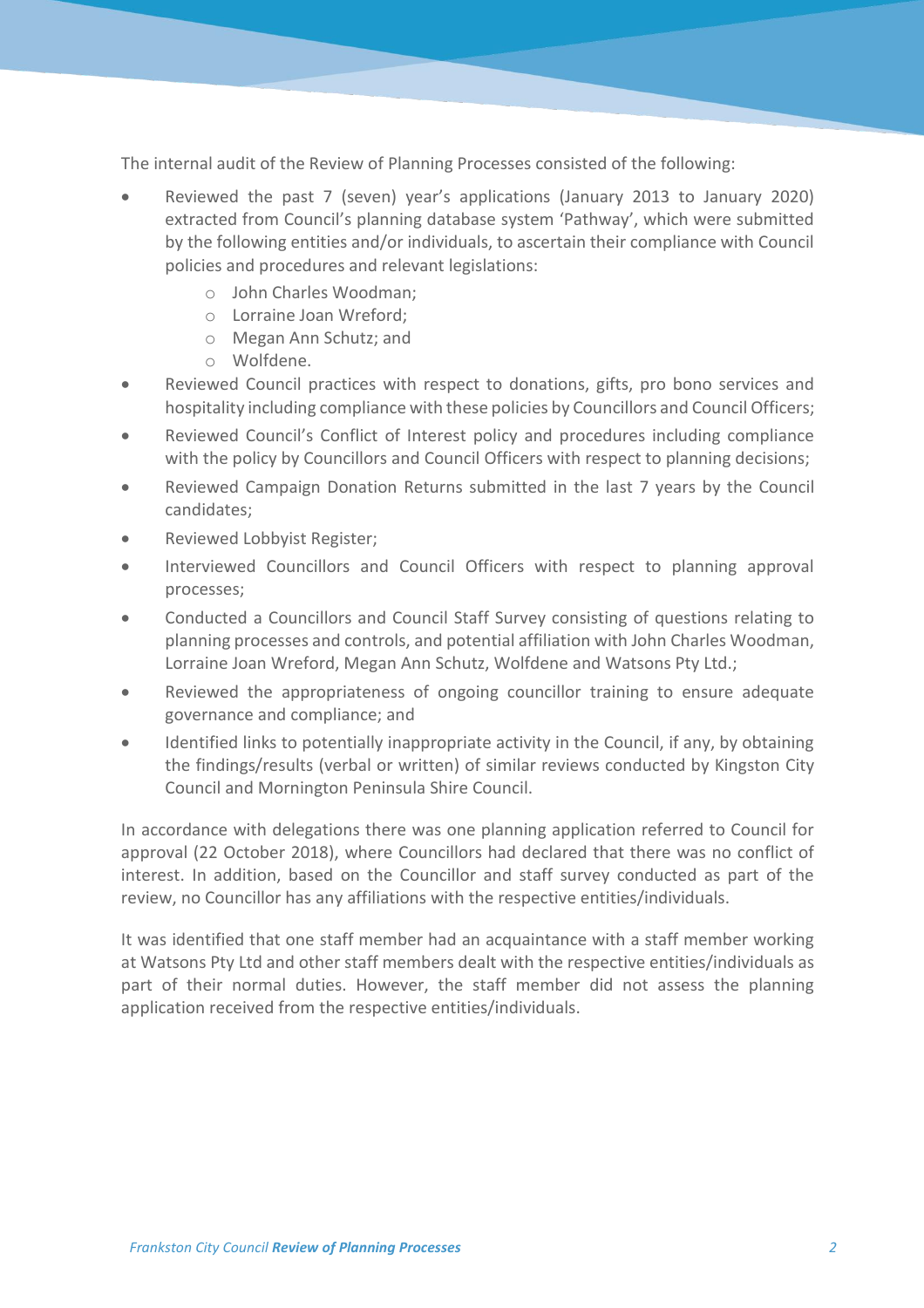The results of the audit identified eight (8) findingsfor Council's consideration to address the identified gaps and strengthen Council's planning processes.

## *Finding 1 – high risk rating*

Inadequate Conflict of interest declaration embedded in planning procedures / templates

#### *Recommended Actions*

 Implement the requirement that Planning Officers should declare a conflict when assessing applications.

#### *Management Comment*

Management agrees - Council staff are required to sign the staff Code of Conduct on employment which explains and requires staff to avoid any real or apparent conflict of interest between personal and Council employment. Any staff member with a conflict of interest is removed from working on the application. A declaration of Conflict of Interest is included in the Delegate Report. A Declaration of Conflict of Interest will also be inserted in the Application Assessment Checklist by July 2020.

Finalise Conflict of Interest Policy as soon as practicable.

#### *Management Comment*

Management agrees- a draft Conflict of Interest Policy (Policy) will be revised to reflect the requirements of the new Local Government Act 2020. The Policy will be presented to Council no later than September 2020 to be endorsed for public exhibition (after the Caretaker Period) and presented to the Audit and Risk Committee at its meeting in September 2020. Disclosure of Conflict of Interests are reflected in Chapter 5 of the draft Governance Rules, which are being presented to Council, at its meeting on 29 June 2020, to be endorsed for public exhibition. Section 60 of the Local Government Act 2020 requires Council to adopt its first set of Governance Rules by 1 September 2020.

## *Finding 2 – low risk rating*

No evidence of approval of the application and no planning permit/certificate of compliance.

#### *Recommended Action*

Re-iterate the requirement to the relevant planning officers to evidence approval of the application and maintain adequate records of planning permit issued and/or certificate of compliance.

#### *Management Comment*

Management agrees- digital signatures were included in the compliance certificates in 2017. A refresh of compliance requirements will be undertaken with planning officer by July 2020.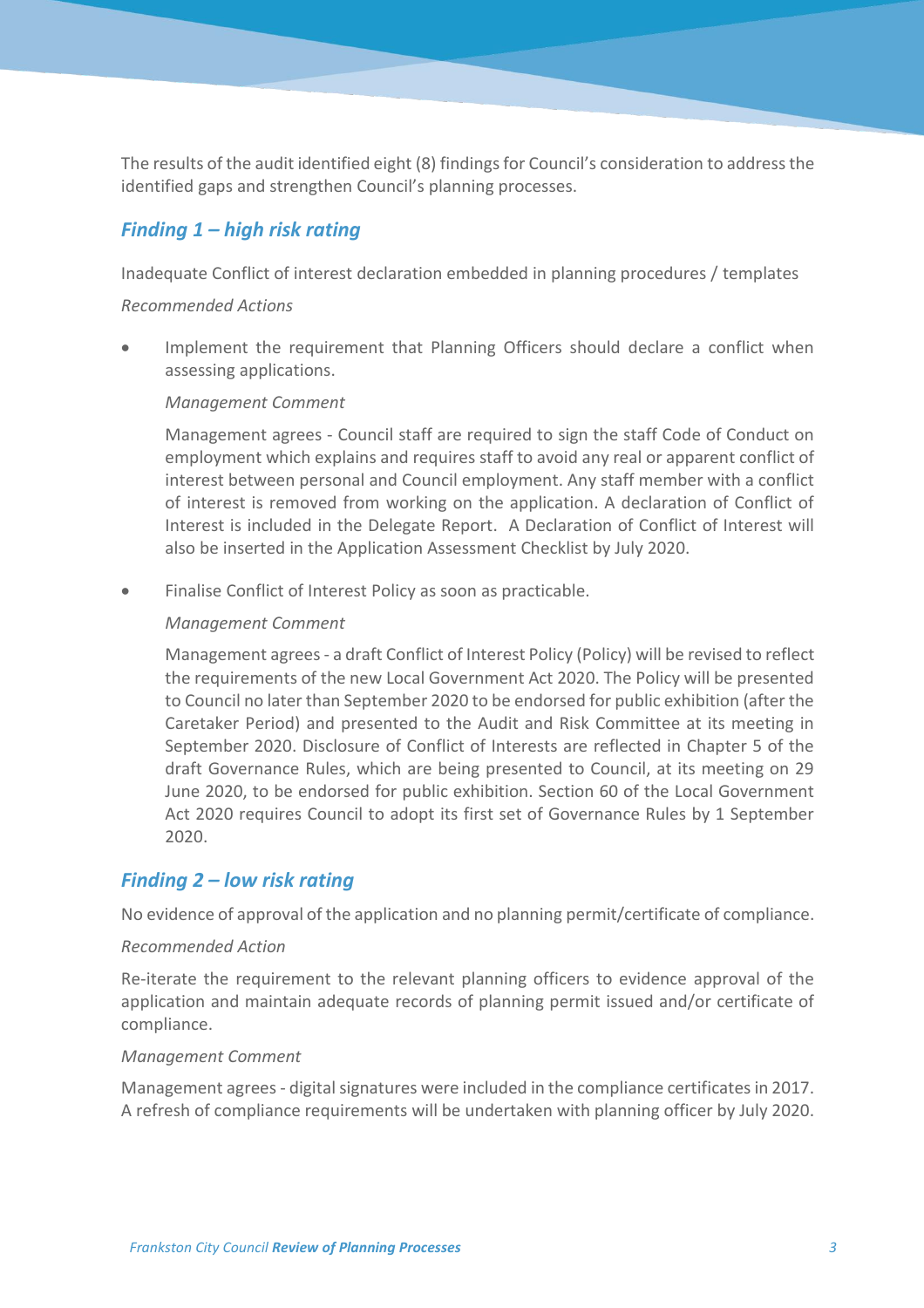# *Finding 3 – high risk rating*

No records of meetings conducted by planning officers with the applicants.

#### *Recommended Action*

Re-iterate the requirement to Planning Officers that:

- All meetings with the applicants should be documented in the form of minutes; and
- Planning application forms, which have been adequately completed, are accepted.

#### *Management Comment*

Management agrees - Planning officers are now using a standard template which has been developed for officers to record meeting minutes. These will be stored in REM, Council's document management system. Further guidelines will be prepared to assist applicants to complete application forms fully as part of a planned business transformation project in FY20-21.

## *Finding 4 – low risk rating*

Non – Compliance with the Planning and Environment Regulations 2015.

#### *Recommended Action*

Council management should re-iterate the requirement to Council's Planning Staff to complete planning applications within prescribed timeframe.

#### *Management Comment*

Management agrees - staff are encouraged to process applications in a timely manner, and this is a key indicator which is reported to Council on a monthly basis. However, the statutory timeframes were set in 1987 and do not reflect current processing requirements for many planning applications. Accordingly, very few Councils in Victoria succeed in consistently achieving a high level of compliance with the statutory timeframe. Frankston Council's own performance has progressively increased in recent years and is now at the upper end of peer Councils with recent achievement above 80%.

## *Finding 5 – medium risk rating*

Incomplete register of CEO and Director Meetings of Importance (Lobbyist Register).

#### *Recommended Action*

Re-iterate the requirement to Council's staff for timely notification to Governance team in regard to CEO and Director Meetings of Importance. Notification may include but not limited to the following:

- Date of meeting;
- Attendees of the meeting; and
- Matters discussed during the meeting.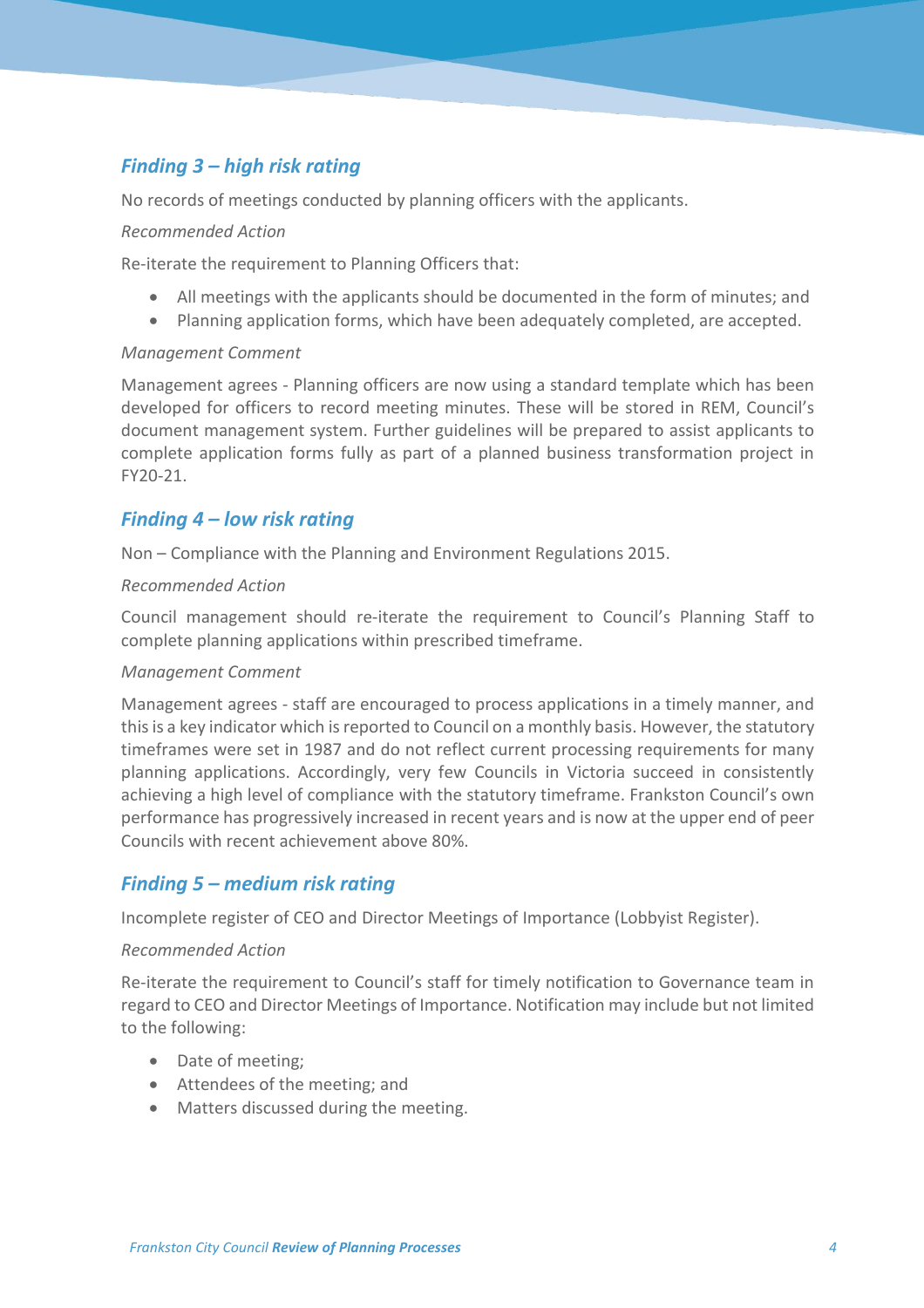#### *Management Comment*

Management agrees - note that information of meetings held with developers or lobbyists have previously been documented by Economic Development, but not included in the Register.

Going forward the CEO and Directors (via their Executive Assistants) and relevant Departments (such as Economic Development, Statutory Planning, Infrastructure and Policy, Planning and Environmental Strategy Departments) to notify Governance and provide any information to be included in the Lobbyist (Thumbs Up) Register. Governance will update the 'centralised Lobbyist (Thumbs Up) Register with all information and provide it to the Executive Management Team one per month for review and approval, then include via a Memorandum to Councillors.

## *Finding 6 – medium risk rating*

No documented planning procedures in place.

#### *Recommended Actions*

- Complete the business transformation (town planning) project as a priority to ensure comprehensive Planning Procedures are embedded, which may include (but not limited to) the following:
	- o Purpose and objectives;
	- o Process flow chart for planning decisions and key controls;
	- o Roles and responsibilities of staff in regard to planning process;
	- o Conflict of interest declaration;
	- o Conduct of meetings with applicants / developers;
	- o Monitoring actions for planning activities including turnaround time; resourcing constraints etc.;
	- o Reporting requirements to the Council on planning decisions; and
	- o Filing and recordkeeping requirements.

#### *Management Comment*

Management agrees - while workflows exist the business transformation project will improve processes for Council and applicants alike. This work will take between 6 and 12 months to complete. It has been made a priority and a report will be submitted to Council in July 2021.

 Ensure that the Planning Procedures are endorsed by relevant personnel and subsequently circulated to relevant planning officers;

#### *Management Comment*

Management agrees - the business transformation project will require all procedures are formally adopted, embedded into training and complied with.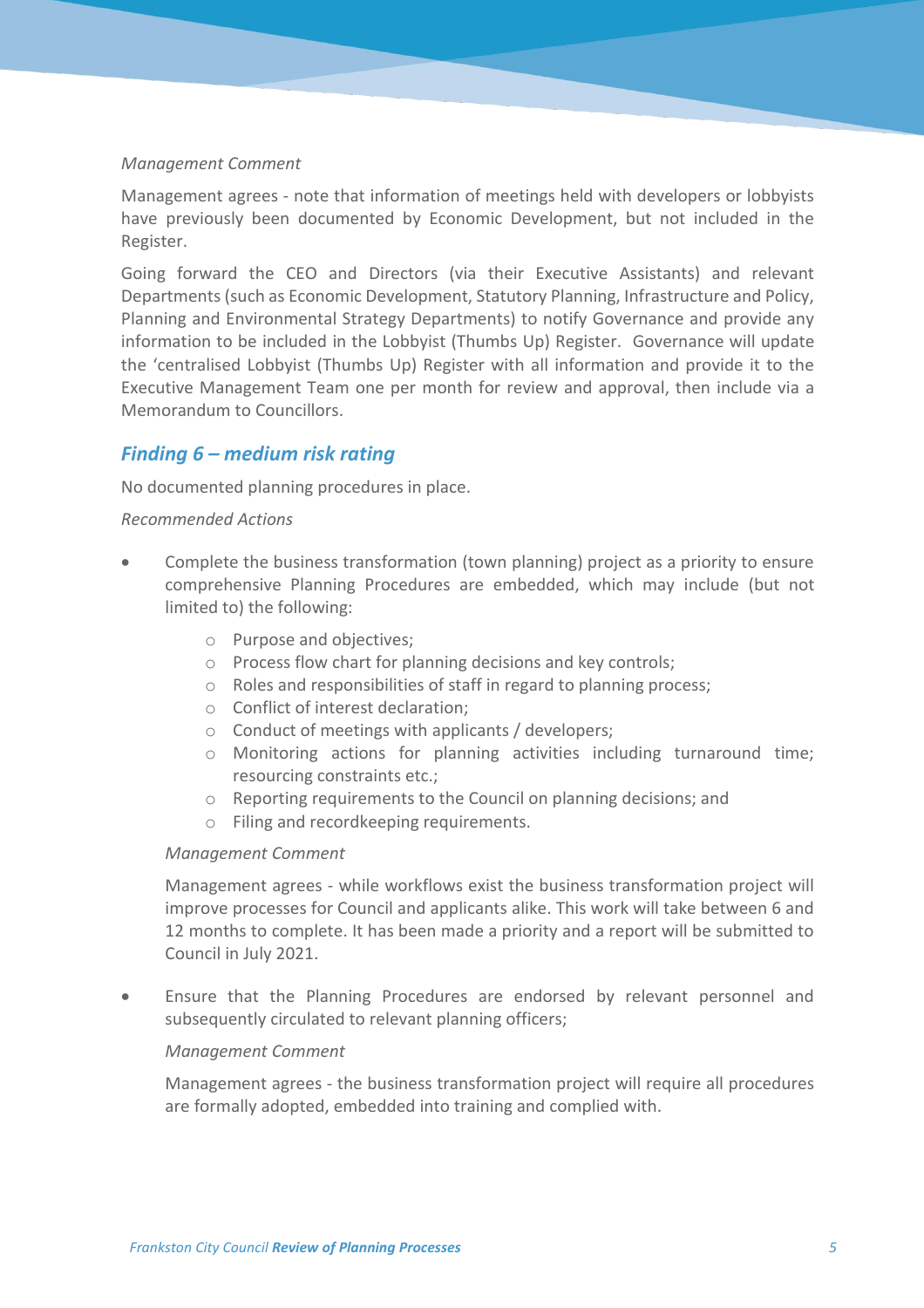Review the Planning Procedures on a periodic basis thereafter to ensure they remain relevant, meet the needs of stakeholders and address any emerging issues or legislative requirements.

#### *Management Comment*

Management agrees - digital signatures were included in the compliance certificates in 2017. A refresh of compliance requirements will be undertaken with planning officer by July 2020.

## *Finding 7 – medium risk rating*

There is no Donations Policy at the Council and current Sponsorship Policy is out of date.

#### *Recommended Action*

Review and update the Sponsorship Policy and develop a standalone donations policy or include donations in the sponsorship policy. The key processes to be documented may include (but not limited to) the following:

- Purpose and objectives;
- Roles and responsibilities of staff regarding sponsorships and donations receipt;
- Disclosure requirements for sponsorships and donations;
- Reporting requirements to the Council on matters related to sponsorship and donations;
- Filing and recordkeeping requirements.

#### *Management Comment*

Management agrees - a draft Sponsorship Policy has been prepared to replace the existing outdated Sponsorship Policy. It will now be considered for recommended inclusions. A separate Donations Policy will be considered against Council's Policy and Protocol Register and drafted if required or included in the updated Sponsorship Policy. A report will be provided to Council no later than February 2021, to consider the draft Sponsorship Policy and/or draft Donations Policy, taking into account the Caretaker Period and new term of Councillors to be appointed by November 2020.

## *Finding 8 – medium risk rating*

No training is provided to Councillors with respect to fraud prevention, corruption, gifts and hospitality.

#### *Recommended Action*

Undertake training in relation to fraud prevention, corruption, gifts and hospitality periodically. These trainings may include (but not limited to) the following:

- Code of conduct:
- Fraud prevention and anticorruption;
- Gifts and hospitality; and
- Receipt of donations.